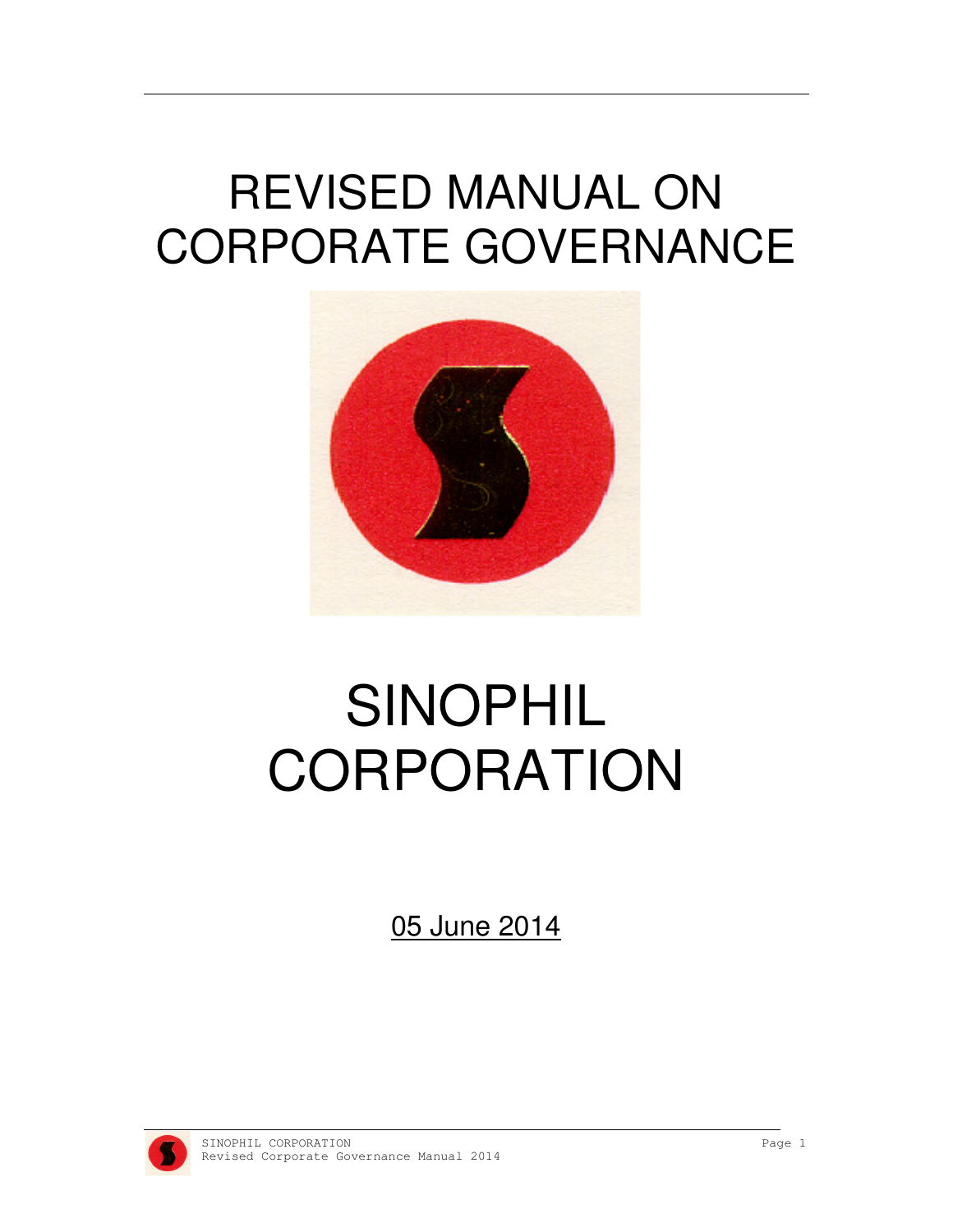#### **TABLE OF CONTENTS**  \_\_\_\_\_\_\_\_\_\_\_\_\_\_\_

|                                                                            | <b>PAGE</b> |
|----------------------------------------------------------------------------|-------------|
| I. Objective                                                               | 3           |
| II. Compliance System                                                      | 3           |
| 2.1. Compliance Officer                                                    | 3           |
| 2.2. Board of Directors                                                    | 4           |
| 2.3. Executive Committee                                                   | 6           |
| 2.4. Nomination Committee                                                  | 6           |
| 2.5. Compensation and Remuneration Committee                               | <u>10</u>   |
| 2.6. Audit Committee                                                       | <u> 11</u>  |
| 2.7. Risk Management Committee                                             | <u>12</u>   |
| 2.8. The Chairman of the Board of Directors                                | <u>13</u>   |
| 2.9. The President and Chief Executive Officer                             | 13          |
| 2.10. The Corporate Secretary                                              | <u>14</u>   |
| 2.11. The External Auditor                                                 | 15          |
| 2.12. The Internal Auditor                                                 | 15          |
| III. Commitment to Corporate Governance                                    | 16          |
| IV. Reportorial or Disclosure System of Company's                          |             |
| <b>Corporate Governance Policies</b>                                       | <u> 16</u>  |
| V. Shareholders' Rights and Protection of Minority Shareholders' Interests | <u> 16</u>  |
| 5.1. Voting Right                                                          | 16          |
| 5.2. Power of Inspection                                                   | <u>17</u>   |
| 5.3. Right to Information                                                  | <u>17</u>   |
| 5.4. Right to Dividends                                                    | <u>18</u>   |
| 5.5. Appraisal Right<br>5.6. Promotion of Shareholders' Rights             | <u>18</u>   |
|                                                                            | <u> 18</u>  |
| VI. Monitoring and Assessment                                              | 19          |
| VII. Penalties for Non-Compliance with the Manual                          | <u> 19</u>  |

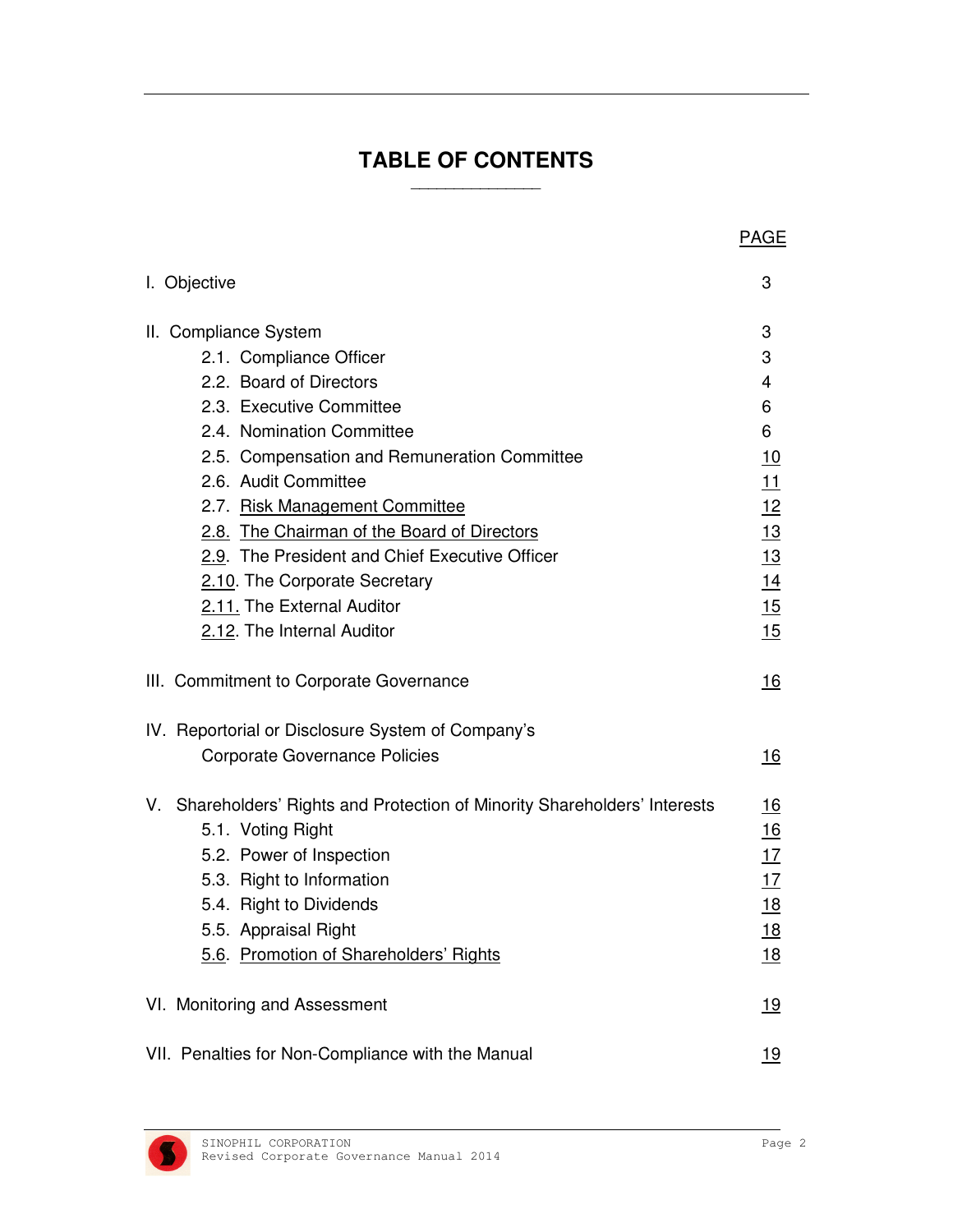### **REVISED MANUAL ON CORPORATE GOVERNANCE SINOPHIL CORPORATION**

The Board of Directors (the "Board"), Executive Committee, Management and Staff of Sinophil Corporation (the "Company"), hereby commit themselves to an open governance process through which its shareholders and other stakeholders may derive assurance that, in protecting and adding value to Sinophil's financial and human investment, the Company is being managed ethically, according to prudently determined risk parameters, and striving to achieve local best practices.

#### **Part I – OBJECTIVE**

This manual shall institutionalize the principles of good corporate governance in the entire Company.

The Company believes that corporate governance, the framework of rules, systems and processes governing the performance of the Board of Directors and Management of their respective duties and responsibilities, and from which the organization's values and ethics emerge, is of utmost importance to the Company's shareholders and other stakeholders, which include, among others, clients, employees, suppliers, financiers, government and community in which it operates. The Company will therefore undertake every effort possible to create awareness throughout the entire organization.

#### **Part II – COMPLIANCE SYSTEM**

#### **2.1. COMPLIANCE OFFICER**

2.1.1. To insure adherence to corporate principles and best practices, the Company shall appoint a Compliance Officer who shall monitor the progress and status of the Company's corporate governance activities.

2.1.2. The Compliance Officer shall be the Corporate Secretary, unless the Board explicitly appoints another officer of the Company.

2.1.3. The primary objectives and functions of the Compliance Officer are as follows:

- To promote awareness of good corporate governance and accountability within the Company;
- To monitor compliance with the provisions and requirements of this Manual, determine violations, and recommend penalty for violation thereof for further review and approval by the Board;
- To ensure compliance with the Code of Corporate Governance of the Philippines;
- To submit a report to the Securities and Exchange Commission ("SEC") on the extent of the Corporation's compliance with this Manual, using the guidelines stated on SEC Memo Circular #5 Series of 2013 dated March 20, 2013;

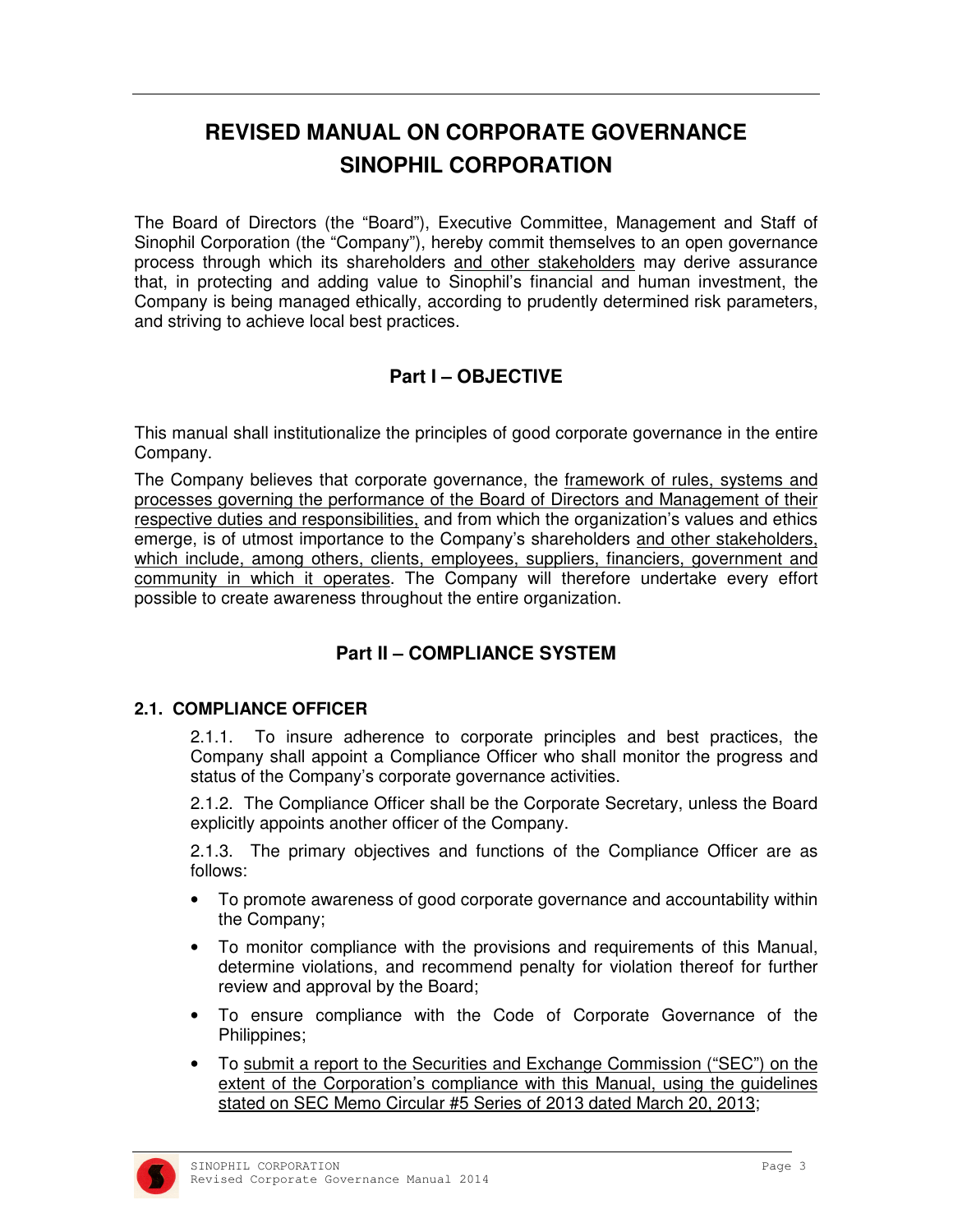- Appear before the Securities and Exchange Commission ("SEC") on behalf of the Company, on similar matters that need to be clarified;
- Plan and organize seminars for the continuing progression of all the directors and senior management in the Company.

2.1.4. The appointment of the Compliance Officer shall be immediately disclosed to the SEC on SEC Form 17-C. All correspondence relative to his functions as such shall be addressed to said Officer.

#### **2.2. THE BOARD OF DIRECTORS**

2.2.1. It shall be the Board's responsibility to foster the long-term success of the Corporation, and to sustain its competitiveness and profitability in a manner consistent with its corporate objectives and the best interests of its shareholders and other stakeholders. In particular, the Board shall:

- a. Be responsible to the shareholders and other stakeholders for the good standing of the Company, the management of its assets for optimum performance and the strategy for its future development.
- b. Set the strategic objectives of the Company, establish the Company's vision and mission, determine investment policy, agree on performance criteria and delegate to management the detailed planning and implementation of that policy, in accordance with appropriate risk parameters.
- c. Monitor compliance with policies, and achievement against objectives, by holding management accountable for its activity through the measurement and control of operations by regular reports to the Board, including monthly performance reporting and budget updates.
- d. Conduct itself with utmost honesty and integrity in the discharge of its duties and responsibilities, and shall act in a manner characterized by transparency, accountability and fairness.

2.2.2. The Board shall be supplied in a timely manner with information in a form and of a quality appropriate to enable it to discharge its duties and responsibilities.

- 2.2.3. To ensure a high standard of best practice for the Company, its stockholders and other stakeholders, the Board shall conduct itself with honesty and integrity in the performance of, among others, the following are specific duties and responsibilities of a director:
- a. To conduct fair business transactions with the Company and to ensure that personal interest does not bias Board decisions. He shall not use his position to make profit or to acquire benefit or advantage for himself and/or his related interests. He should avoid situations that may compromise his impartiality, and should an actual or potential conflict of interest should arise, he should fully and immediately disclose the same and should not participate in the decisionmaking process.

 A conflict of interest situation arises when the director's personal or business interest is antagonistic to that of the Company, or that he stands to acquire or gain financial advantage at the expense of the Company.

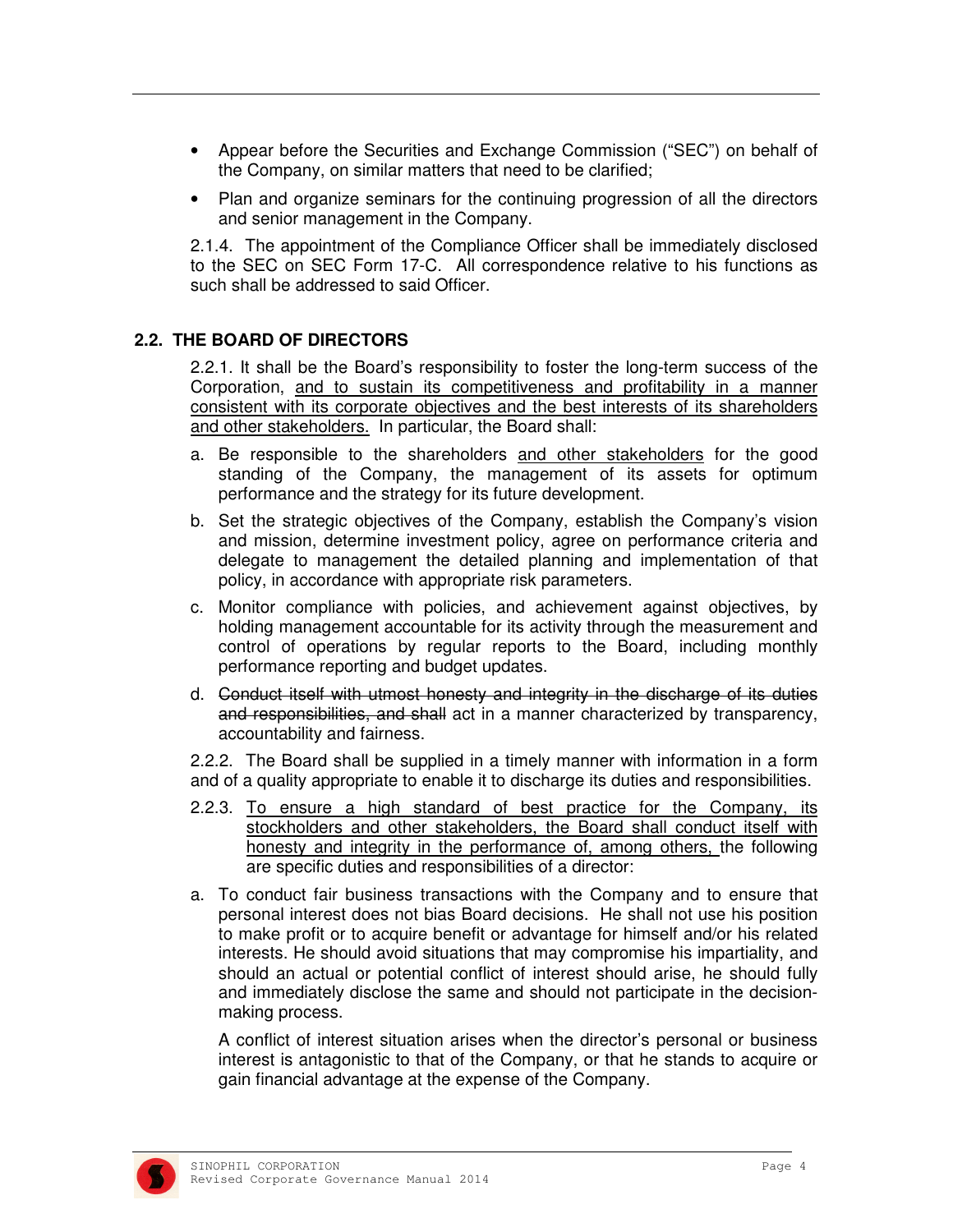- b. To devote time and attention necessary to properly discharge his duties and responsibilities. He should devote sufficient time to familiarize himself with the Company's business. He should be constantly aware of, and knowledgeable with, the Company's operations to enable him to meaningfully contribute to the Board's work. He should attend and actively participate in Board and committee meetings, review meeting materials, and, if called for, ask questions or seek explanation.
- c. To act judiciously. He shall evaluate the issues, ask questions and seek clarifications necessary before deciding on any matter brought before the Board.
- d. To exercise independent judgment. He shall view each problem or situation objectively. Should a disagreement with other directors arise, he should carefully evaluate and explain his position. He should not be afraid to take unpopular positions if he thinks such ideas are beneficial to the Company.
- e. To have a working knowledge of the statutory and regulatory requirements affecting the Company, including the contents of its articles of incorporation and by-laws, the requirements of the SEC, and, where applicable, the requirements of other regulatory agencies. He shall also keep himself informed of industry developments and business trends in order to safeguard the Company's competitiveness.
- f. To observe confidentiality. He should keep secure and confidential all nonpublic information he may acquire or learn by reason of his position as director. He shall not disclose any information to any other person without the authority of the Board or the Executive Committee.
- g. To ensure the continuing soundness, effectiveness and adequacy of the Company's internal control environment.
- h. To identify the Company's stakeholders in the community in which it operates or are directly affected by its operations and formulate a clear policy of accurate, timely and effective communication with them.

 2.2.4. The Company's directors shall be elected at each annual meeting of the stockholders, to serve for a term of one (1) year. Each director shall be eligible for re-election in accordance with the Articles of Incorporation of the Company. The names of directors submitted for election or re-election shall be accompanied by sufficient biographical details to enable shareholders to make an informed decision in respect of their election. As provided in the Corporate Governance Code of the Philippines and in compliance thereof, at least two (2) of the directors shall be Independent Directors. All directors shall have access to the advice and services of the Corporate Secretary and, if necessary, shall be able to take independent professional advice in the furtherance of their duties at the Company's expense.

2.2.5. All newly-elected members of the Board of Directors shall, before assuming as such, be required to attend a seminar on corporate governance which shall be conducted by a training providers that are duly accredited by the SEC. Thereafter, all members of the Board of Directors and key officers of the Company shall attend a program on corporate governance at least once a year, required by SEC as stated on SEC Memorandum Circular No. 20 Series of 2013.

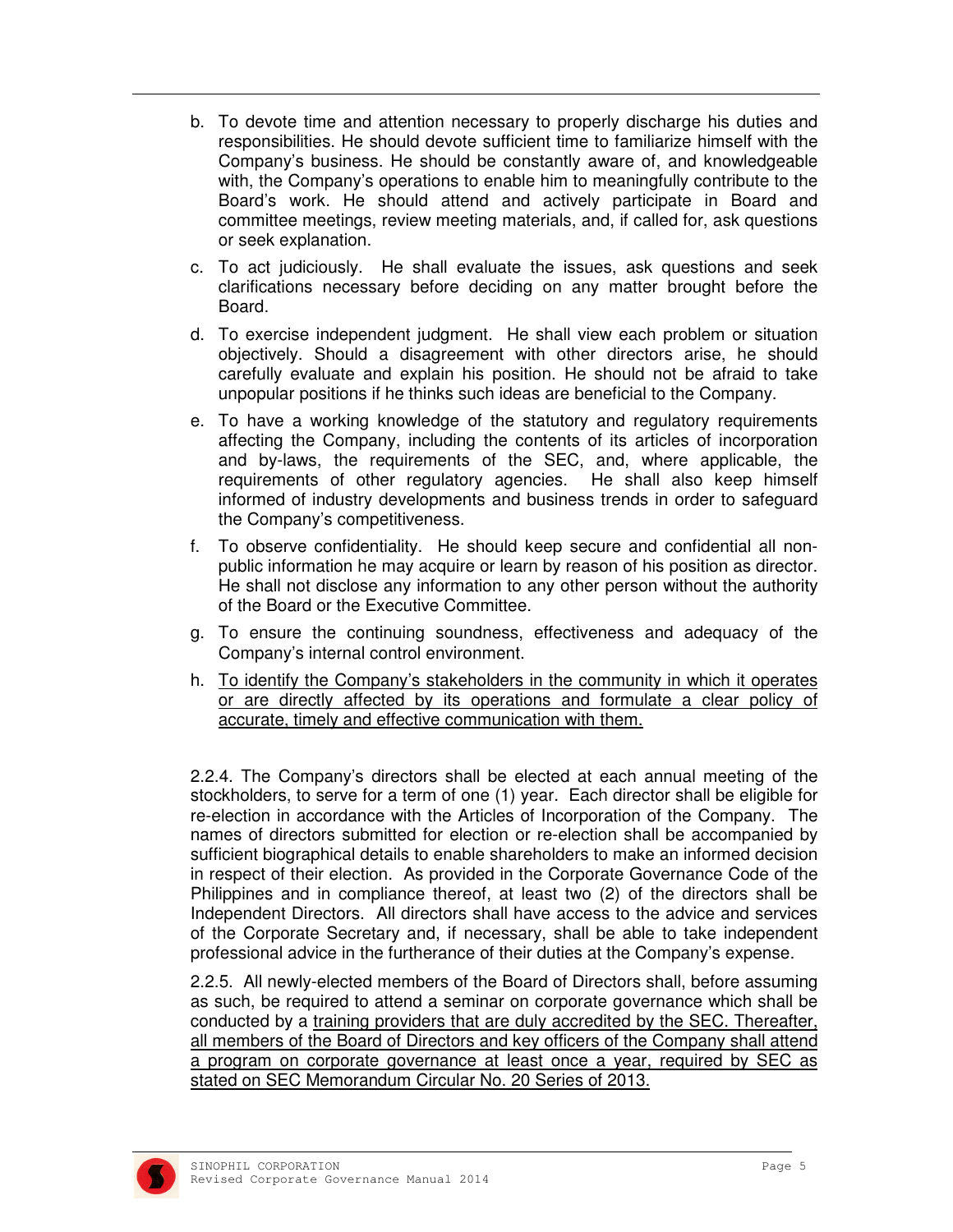2.2.6. The Board shall meet regularly to determine and monitor the Company's strategy, to review the operations and financial performance of the Company and to consider matters specifically reserved for its approval. Independent views during Board meetings shall be minuted and shall be given due consideration. Special meetings of the Board of Directors may be called by or at the request of the President or Chairman of the Board, or any four directors.

 2.2.7. The Board shall delegate specific responsibilities to board committees with defined terms of reference.

#### **2.3. THE EXECUTIVE COMMITTEE**

 2.3.1. The Board shall create an Executive Committee by resolution or resolutions passed by a majority of all its members.

2.3.2. Members of the Executive Committee, which shall have at least three (3) members, shall be appointed by the Board from among its members.

2.3.3. The Executive Committee shall meet regularly or may call for special meetings to exercise all duties delegated to it by the Board.

2.3.4. All decisions or actions made by the Executive Committee during regular and special meetings shall be minuted and presented to the Board for ratification.

2.3.5. The Board shall have the power to change the members of the Executive Committee at any time, or to fill vacancies therein.

#### **2.4. NOMINATION COMMITTEE**

2.4.1. The Board shall create, by resolution or resolutions passed by majority of its members, a Nomination Committee, which consists of at least three (3) members of the Board, one (1) of whom must be independent.

2.4.2. The Nomination Committee shall carry out the following tasks:

- a. To ensure that the Board has an appropriate balance of required industry knowledge, expertise and skills needed to govern the Company towards achieving its intended goals and objectives.
- b. To review and evaluate all candidates nominated to Officer positions in the Company that, under the Company's By-Laws, require Board approval prior to effectivity of such Officer appointments or promotions.
- c. To shortlist, assess and evaluate all candidates nominated to become a member of the Board in accordance with the following qualifications and disqualifications:

#### **Qualifications of Directors**

In addition to the qualifications for membership in the Board provided for in the Corporation Code, the Securities Regulation Code, and other relevant laws, the Nomination Committee may likewise consider the following factors, among others, in determining the fitness of a nominee to the Board:

- i. college education or equivalent academic degree;
- ii. practical understanding of the business of the Company;

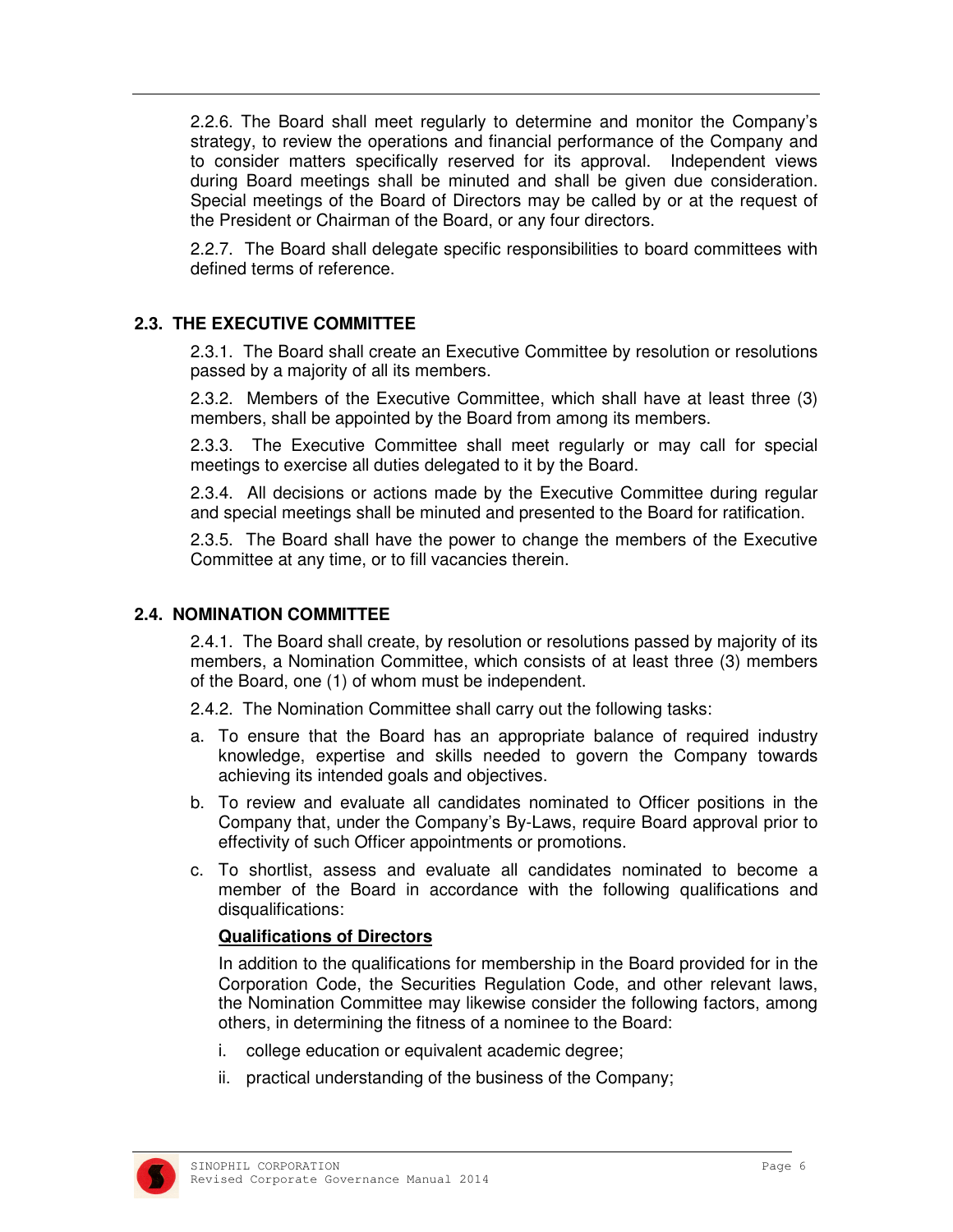- iii. membership in good standing in relevant industry, business, or professional organizations; and,
- iv. previous business experience.

#### **Disqualification of Directors**

The following shall be grounds for the permanent disqualification of a director:

- i. Any person convicted by final judgment or order by a competent judicial or administrative body of any crime that (a) involves the purchase or sale of securities, as defined in the Securities Regulation Code; (b) arises out of the person's conduct as an underwriter, broker, dealer, investment adviser, principal, distributor, mutual fund dealer, futures commission merchant, commodity trading advisor, or floor broker; or (c) arises out of his fiduciary relationship with a bank, quasibank, trust company, investment house or as an affiliated person of any of them;
- ii. Any person who, by reason of misconduct, after hearing, is permanently enjoined by a final judgment or order of the Commission or any court or administrative body of competent jurisdiction from: (a) acting as underwriter, broker, dealer, investment adviser, principal distributor, mutual fund dealer, futures commission merchant, commodity trading advisor, or floor broker; (b) acting as director or officer of a bank, quasibank, trust company, investment house, or investment company; (c) engaging in or continuing any conduct or practice in any of the capacities mentioned in sub-paragraphs (a) and (b) above, or willfully violating the laws that govern securities and banking activities.
- iii. The disqualification shall also apply if such person is currently the subject of an order of the Commission or any court or administrative body denying, revoking or suspending any registration, license or permit issued to him under the Corporation Code, Securities Regulation Code or any other law administered by the Commission or Bangko Sentral ng Pilipinas (BSP), or under any rule or regulation issued by the Commission or BSP, or has otherwise been restrained to engage in any activity involving securities and banking; or such person is currently the subject of an effective order of a self-regulatory organization suspending or expelling him from membership, participation or association with a member or participant of the organization;
- iv. Any person convicted by final judgment or order by a court or competent administrative body of an offense involving moral turpitude, fraud, embezzlement, theft, estafa, counterfeiting, misappropriation, forgery, bribery, false affirmation, perjury or other fraudulent acts;
- v. Any person who has been adjudged by final judgment or order of the Commission, court, or competent administrative body to have willfully violated, or willfully aided, abetted, counseled, induced or procured the violation of any provision of the Corporation Code, Securities Regulation

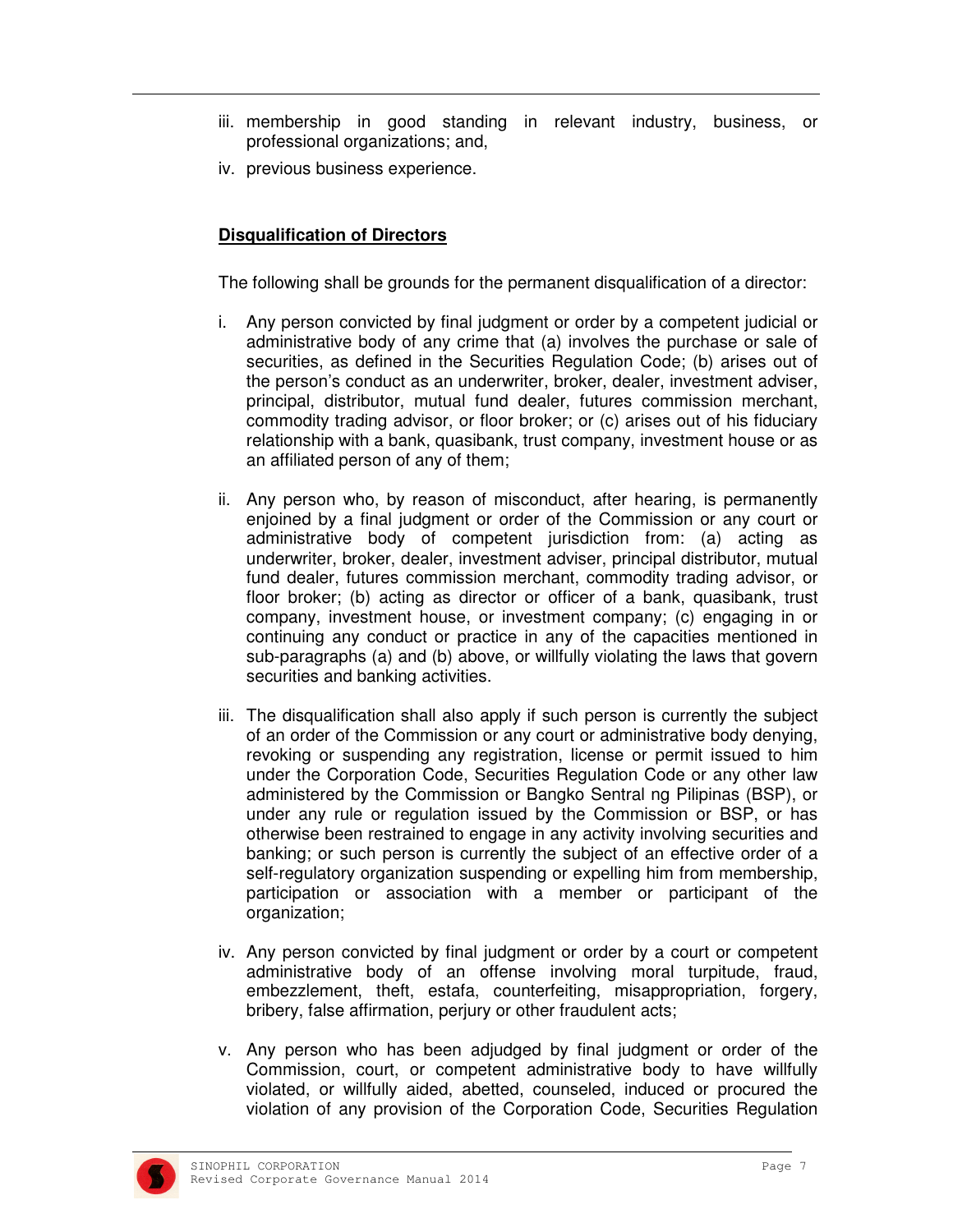Code or any other law administered by the Commission or BSP, or any of its rule, regulation or order;

- vi. Any person earlier elected as independent director who becomes an officer, employee or consultant of the same corporation;
- vii. Any person judicially declared to be insolvent;
- viii. Any person found guilty by final judgment or order of a foreign court or equivalent financial regulatory authority of acts, violations or misconduct similar to any of the acts, violations or misconduct enumerated in subparagraphs (i) to (v) above;
- ix. Conviction by final judgment of an offense punishable by imprisonment for more than six (6) years, or a violation of the Corporation Code committed within five (5) years prior to the date of his election or appointment.

#### **Temporary Disqualification of Directors**

The Board may also provide for the temporary disqualification or suspension of a director for the following reasons:

- i. Refusal to comply with the disclosure requirements of the Securities Regulation Code and its Implementing Rules and Regulations. This disqualification shall be in effect as long as his refusal persists.
- ii. Absence in more than fifty (50) percent of all regular and special meetings of the Board during his incumbency, or any twelve (12) month period during the said incumbency, unless the absence is due to illness, death in the immediate family or serious accident. The disqualification shall apply for purposes of the succeeding election.
- iii. Dismissal or termination for cause as director of any corporation covered by the SEC's Code of Corporate Governance. The disqualification shall be in effect until he has cleared himself from any involvement in the cause that gave rise to his dismissal or termination.
- iv. If the beneficial equity ownership of an independent director in the corporation or its subsidiaries and affiliates exceeds two percent of its subscribed capital stock. The disqualification shall be lifted if the limit is later complied with.
- v. If any of the judgments or orders cited in the grounds for permanent disqualification has not yet become final.

A temporarily disqualified director shall, within sixty (60) business days from such disqualification, take the appropriate action to remedy or correct the disqualification. If he fails or refuses to do so for unjustified reasons, the disqualification shall become permanent.

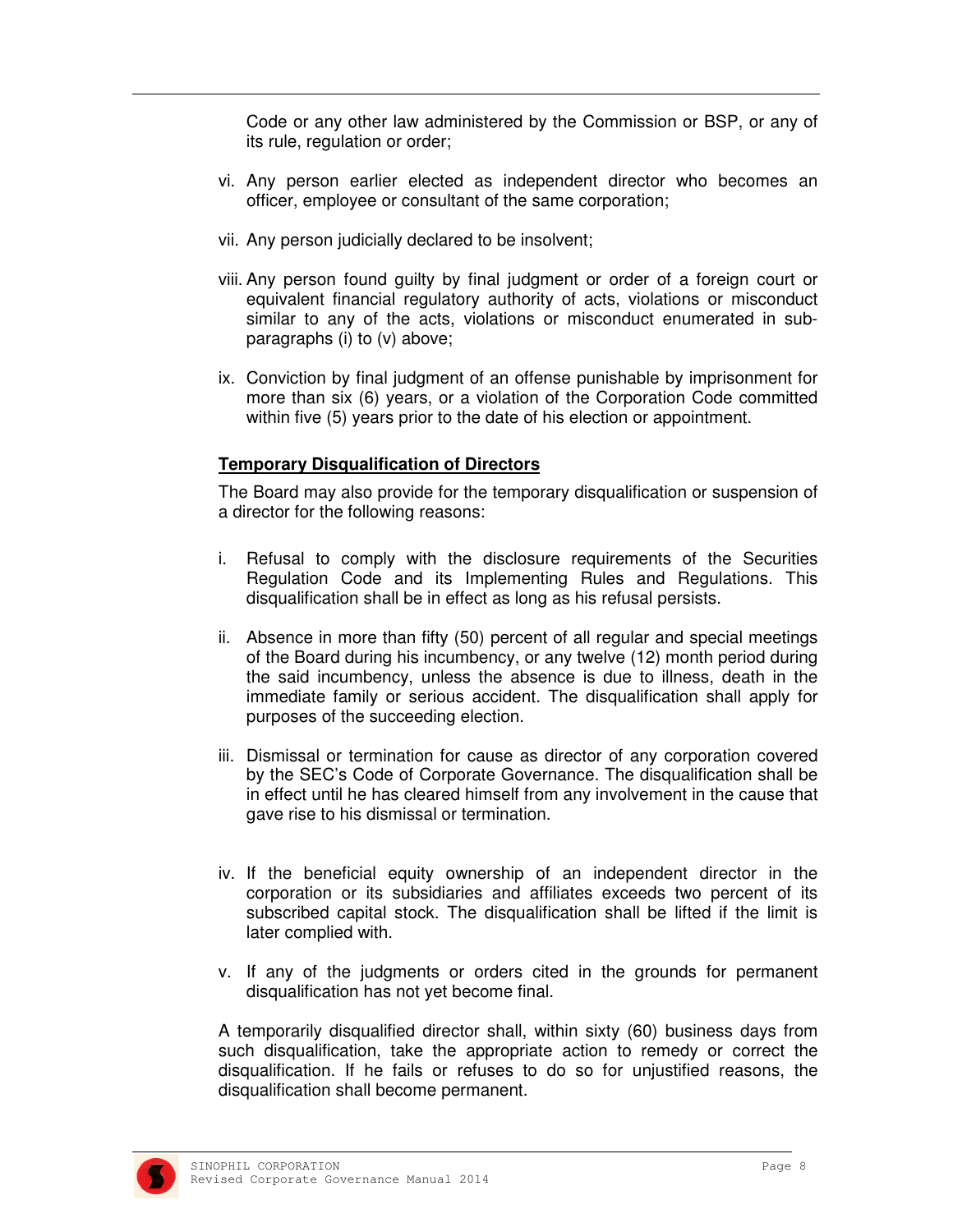#### **Additional Qualifications for Independent Directors**

In addition to the foregoing qualifications disqualifications, a director nominated and elected as independent shall likewise meet the following requirements:

- i. He is not a director or officer of the Company or of its related companies or any of its substantial shareholders except when the same shall be an independent director of any of the foregoing.
- ii. He does not own more than two percent (2%) of the shares of the Company and/or of its related companies or any of its substantial shareholders.
- iii. He is not a related to any director, officer or substantial shareholder of the Company, any of its related companies or any of its substantial shareholder. For this purpose, relatives include spouse, parent, child, brother, sister, and the spouse of such child, brother or sister.
- iv. He is not acting as a nominee or representative of any director or substantial shareholder of the Company, and/or any of its related companies and/or any of its substantial shareholders, pursuant to a Deed of Trust or under any contract or arrangement.
- v. He has not been employed in any executive capacity by the Company, any of its related companies, and/or by any of its substantial shareholder within the last five (5) years.
- vi. He is not retained as professional adviser by the Company, and/or any of its related companies and/or any of its substantial shareholders within the last five (5) years.
- vii. He is not retained, either personally or through his firm or any similar entity, as professional adviser, by the Company, any of its related companies and/or any of its substantial shareholders, either personally or through his firm.
- viii. He has not engaged and does not engage in any transaction with the Company and/or with any of its related companies and/or with any of its substantial shareholders, whether by himself and/or with other persons and/or through a firm of which he is a partner and/or a company of which he is a director or substantial shareholder, other than transactions which are conducted at arms length and are immaterial.

For purposes of the foregoing, a "related company" of the Company shall be any of the following: (i) its parent company, (ii) its subsidiaries, or (iii) subsidiaries of its parent company. Also, a "substantial shareholder" shall mean any person who, directly or indirectly, beneficially owns more than ten percent (10%) of any class of security issued by the Company.

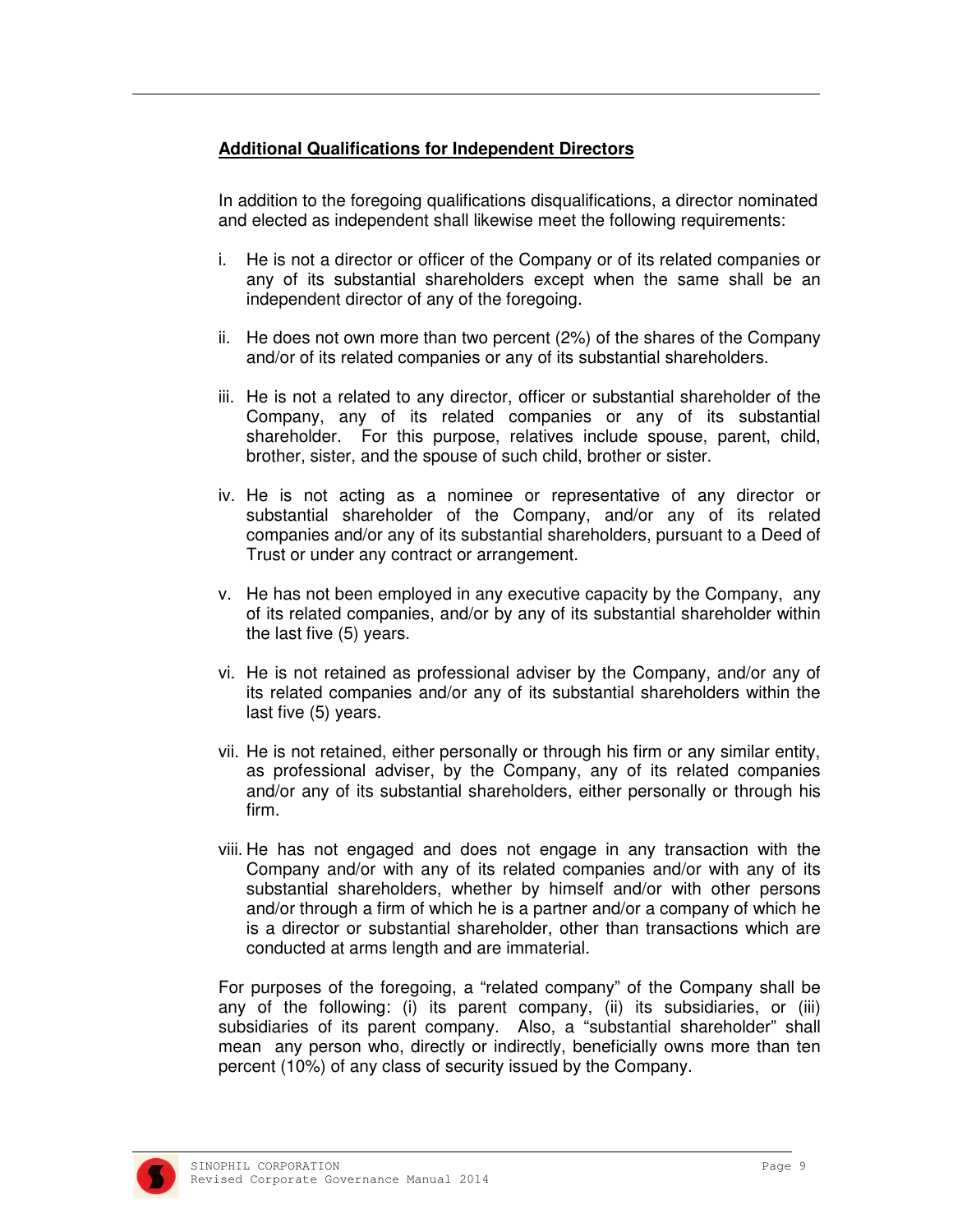- d. In consultation with the Executive Committee, the Nomination Committee shall re-define the role, duties and responsibilities of the Chief Executive Officer by integrating the dynamic requirements of the business as a going concern and future expansionary prospects within the realm of good corporate governance.
- e. The following guidelines shall be considered by the Nomination Committee in the determination of the number of directorships for the Board:
	- i. The nature of the business of the corporations which he is a director;
	- ii. Age of the director;
	- iii. Number of directorships/active memberships and officerships in other corporations or organizations; and
	- iv. Possible conflict of interest.

The optimum number of directorships shall be related to the capacity of a director to perform his duties diligently in general.

2.4.3. The Nomination Committee shall ensure that all shareholders of the Company shall have an opportunity to nominate candidates for election to the Board of Directors during the Company's Annual Shareholders' Meetings, in accordance with the Company's By-Laws.

#### **2.5. COMPENSATION AND REMUNERATION COMMITTEE**

 2.5.1. The Board shall create, by resolution or resolutions passed by majority of its members, a Compensation and Remuneration Committee, which consists of at least three (3) members of the Board, one (1) of whom must be independent.

2.5.2. The Compensation and Remuneration Committee's overall strategy is to ensure that employees are rewarded for their contribution to the Company's operating and financial performance.

2.5.3. The Compensation and Remuneration Committee shall carry out the following tasks:

- a. Establish a formal and transparent procedure for developing policies and for fixing the remuneration packages of directors, executives and other key senior personnel;
- b. Designate amount of remuneration, which shall be in a level sufficient to attract directors, executives and other key senior personnel needed to run the company successfully;
- c. Develop a form on Full Business Interest Disclosure as part of the preemployment requirements for all incoming officers, which among others compel all officers to declare under the penalty of perjury all their existing business interests or shareholdings that may directly or indirectly conflict in their performance of duties once hired;
- d. Disallow any director to decide his own remuneration;
- e. Submit to the Compliance Committee, for publication in the Annual Report, a concise and understandable disclosure of compensation of its directors and executive officers for the previous year and the ensuing year;

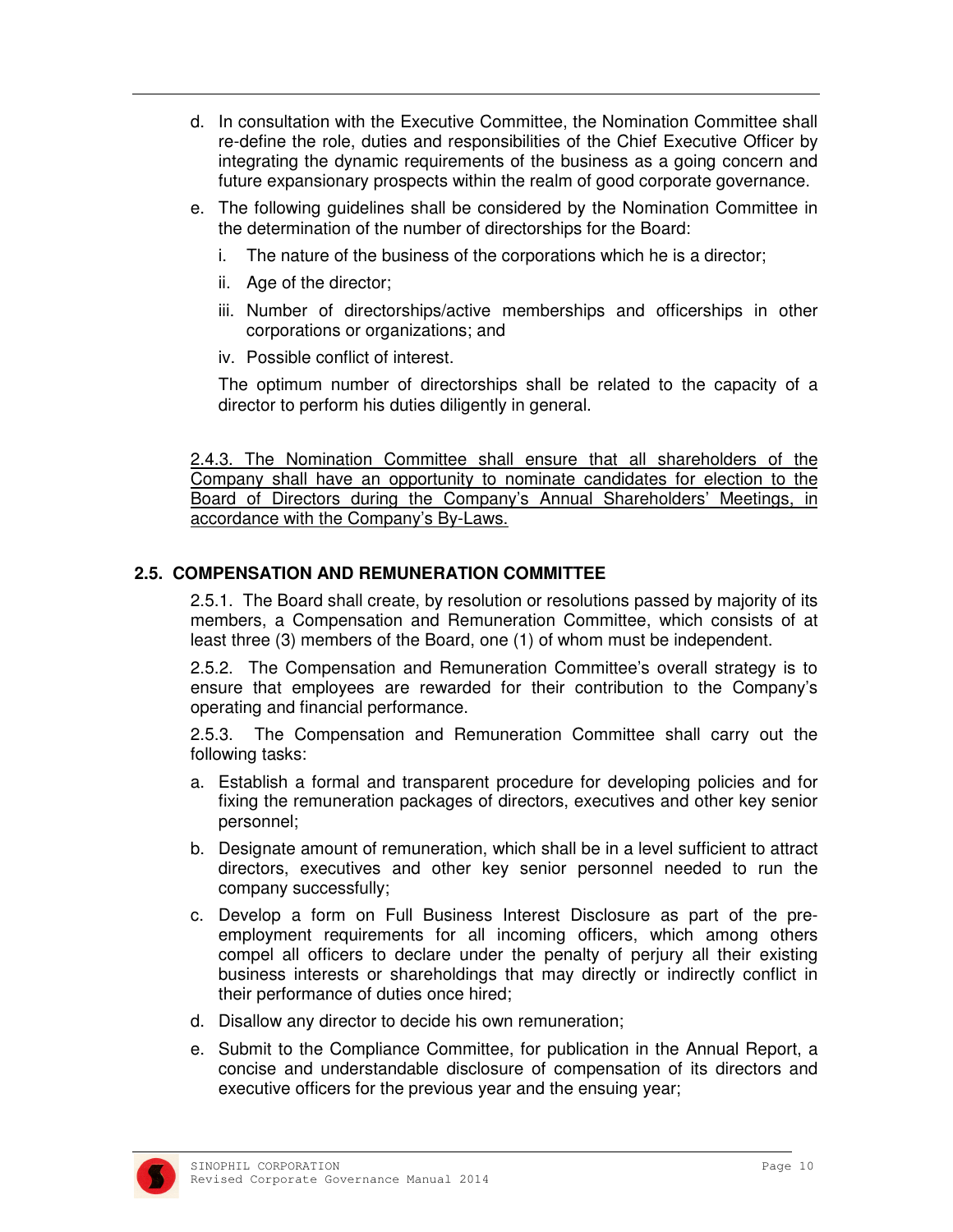f. Develop a Personnel Handbook covering the same parameters of governance stated above.

#### **2.6. AUDIT COMMITTEE**

2.6.1. The Board shall also create, by resolution or resolutions passed by majority of its members, an Audit Committee, which consists of at least three (3) members of the Board, preferably with accounting or finance background, one (1) of whom shall be an independent director and another should have related audit experience. Each committee member shall have adequate understanding or competence of the Company's financial management systems and environment.

2.6.2. The Audit Committee shall carry out the following tasks:

- a. Assist the Board in the performance of its oversight responsibility for the financial reporting process, system of internal control, audit process, and monitoring of compliance with applicable laws, rules and regulations.
- b. Provide oversight over Management's activities in managing credit, market, liquidity, operational, legal and other risks of the Company. This function shall include regular receipt from Management of information on risk exposures and risk management activities.
- c. Perform oversight functions over the Company's internal and external auditors. It should ensure that the internal and external auditors act independently from each other, and that both auditors are given unrestricted access to all records, properties and personnel to enable them to perform their respective audit functions.
- d. Review the annual internal audit plan to ensure its conformity with the objectives of the Company. The plan shall include the audit scope, resources, and budget necessary to implement it;
- e. Prior to the commencement of the audit, discuss with the external auditor the nature, scope and expenses of the audit, and ensure proper coordination if more than one audit firm is involved in the activity to secure proper coverage and minimize duplication of efforts.
- f. Organize an internal audit department, and consider the appointment of an independent internal auditor and the terms and conditions of its engagement and removal;
- g. Monitor and evaluate the adequacy and effectiveness of the Company's internal control system, including financial reporting control and information technology security.
- h. Review the reports submitted by the internal and external auditors.
- i. Review the quarterly, half-year, and annual financial statements before their submission to the Board, with particular focus on the following matters:
	- i. Any change/s in accounting policies and practices

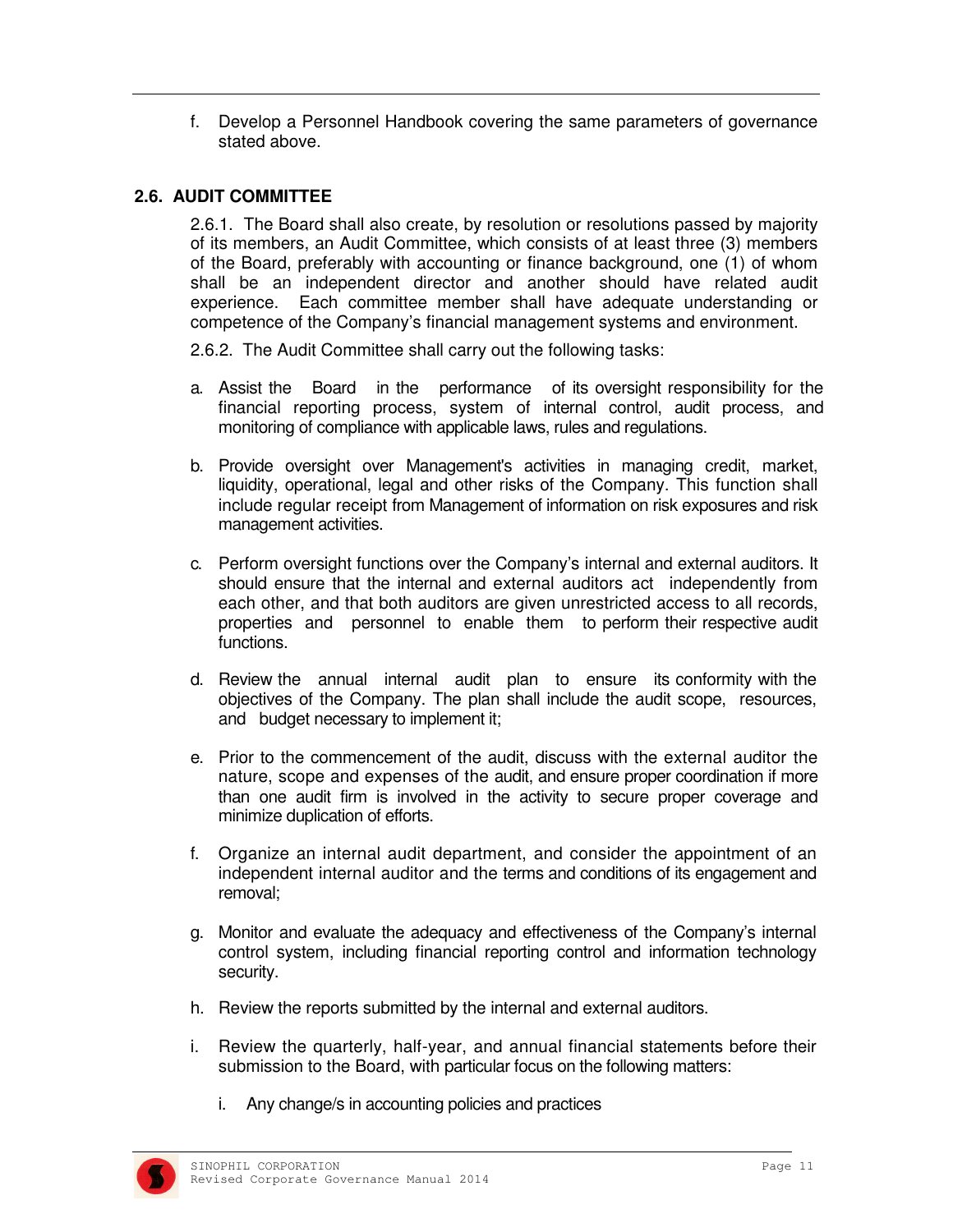- ii. Major judgmental areas
- iii. Significant adjustments resulting from the audit
- iv. Going concern assumptions
- v. Compliance with accounting standards
- vi. Compliance with tax, legal, and regulatory requirements.
- j. Coordinate, monitor and facilitate compliance with laws, rules and regulations;
- k. Evaluate and determine the non-audit work, if any, of the external auditor, and review periodically the non-audit fees paid to the external auditor in relation to their significance to the total annual income of the external auditor and to the corporation's overall consultancy expenses. The committee shall disallow any nonaudit work that will conflict with his duties as an external auditor or may pose a threat to his independence. The non-audit work, if allowed, should be disclosed in the corporation's annual report;
- l. Establish and identify the reporting line of the Internal Auditor to enable him to properly fulfill his duties and responsibilities. He shall functionally report directly to the Audit Committee.

The Audit Committee shall ensure that, in the performance of the work of the Internal Auditor, he shall be free from interference by outside parties.

For Philippine branches or subsidiaries of foreign corporations covered by this Code, their Internal Auditor should be independent of the Philippine operations and should report to the regional or corporate headquarters.

#### **2.7 RISK MANAGEMENT COMMITTEE**

2.7.1. The Board may also create, by resolution or resolutions passed by majority of its members, a Risk Management Committee, which shall consists of at least three (3) members of the Board, one (1) of whom shall be an independent director.

2.7.2. The Risk Management Committee shall carry out the following tasks:

- a. Oversee the Company's risk management function.
- b. Develop a formal risk management policy that guides the Company's risk management and compliance processes and procedures.
- c. Design and undertake its enterprise-wide risk management activities in accordance with internationally recognized frameworks.
- d. Discuss and review policies with respect to risk assessment and risk management including the company's major financial and business risk exposures and the actions Management has undertaken to control them.

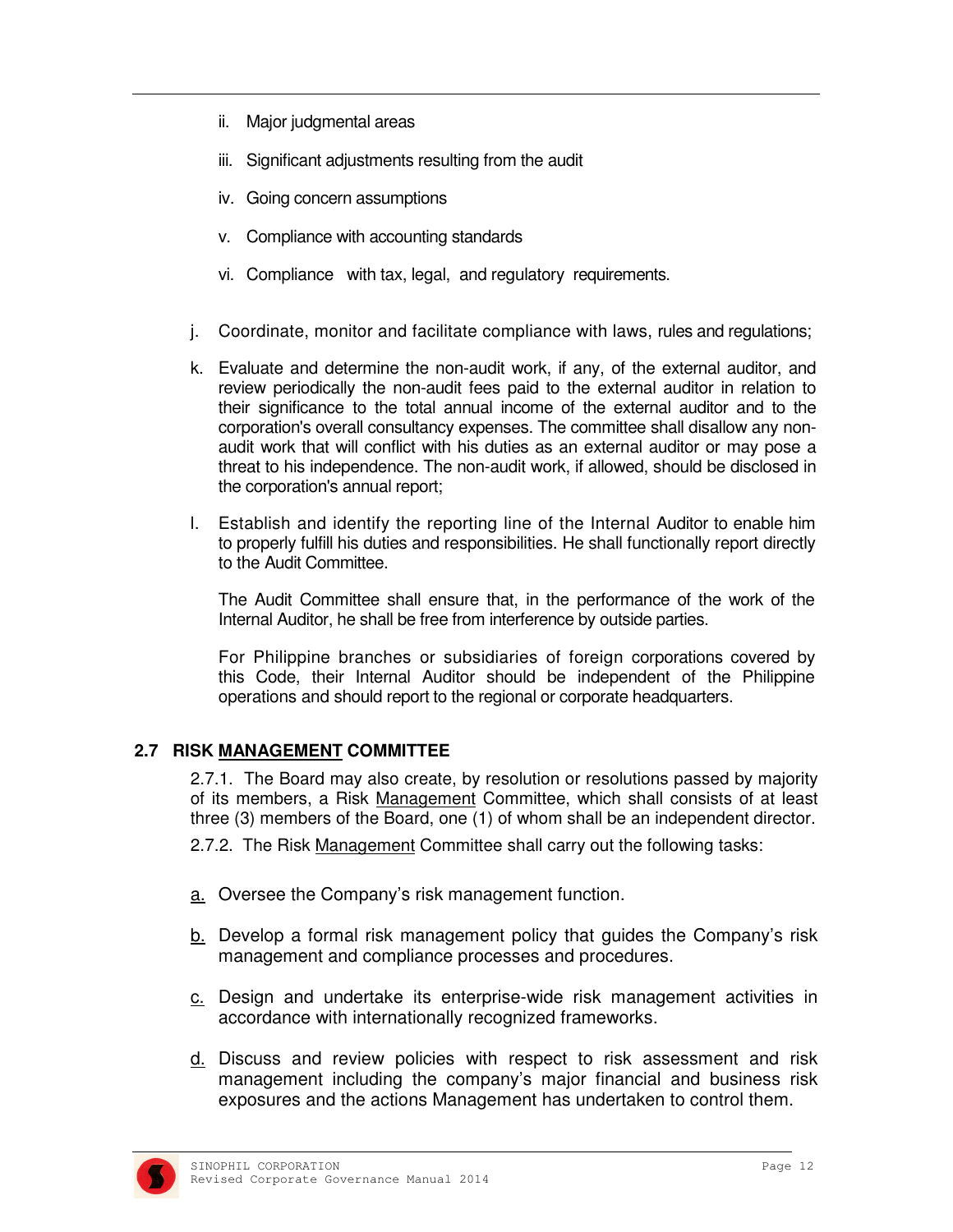- e. Set the tone and influence the culture of risk management which includes determining the appropriate risk appetite (risk-taker or risk-averse) or level of exposure as a whole or on any relevant individual issue; determining what types of risk are acceptable and which are not.
- f. Monitor the management of significant risk to reduce the likelihood of unwelcome surprises.
- g. Satisfy itself that less significant risks are being actively managed with the appropriate controls in place and working effectively.
- h. Annually review the Company's approaches to risk management and recommend to the Board changes or improvements to key elements of its processes and procedures.

#### **2.8. THE CHAIRMAN OF THE BOARD OF DIRECTORS**

2.8.1. The Company shall have a Chairman of the Board of Directors (Chairman) who shall be elected in accordance with the provisions of the By-Laws.

2.8.2. As much as practicable, the roles of the Chairman and the President and Chief Executive Officer (CEO) shall be separate to foster an appropriate balance of power, increased accountability, and better capacity for independent decisionmaking by the Board. A clear delineation of functions should be made between the Chairman and the President and CEO upon their election.

2.8.3. In the event that the positions of Chairman and President and CEO shall be unified, the proper checks and balances should be laid down to ensure that the Board gets the benefit of independent views and perspectives.

2.8.4. In addition to the functions of the Chairman as provided in the By-Laws, he shall also be responsible for the following:

- a. Ensure that the meetings of the Board are held in accordance with the By-Laws or as the Chairman shall deem necessary.
- b. Supervise the preparation of the agenda of each meeting of the Board, the Shareholders, and any of the committees of the Board with the Corporate Secretary, taking into account the suggestions of the President and CEO, Management, and the other directors.
- c. Maintain qualitative and timely lines of communication and information between the Board and Management.

#### **2.9. THE PRESIDENT AND CHIEF EXECUTIVE OFFICER**

2.9.1. The Company should have a President and Chief Executive Officer (CEO). At the option of the Board, a person other than the President may be designated CEO, at which instance the President may be designated Chief Operating Officer (COO). The President and CEO positions should both be held by Filipino citizens. Being the principal officers of the Company, the President and CEO shall be a person of outstanding knowledge and integrity. The President and CEO shall

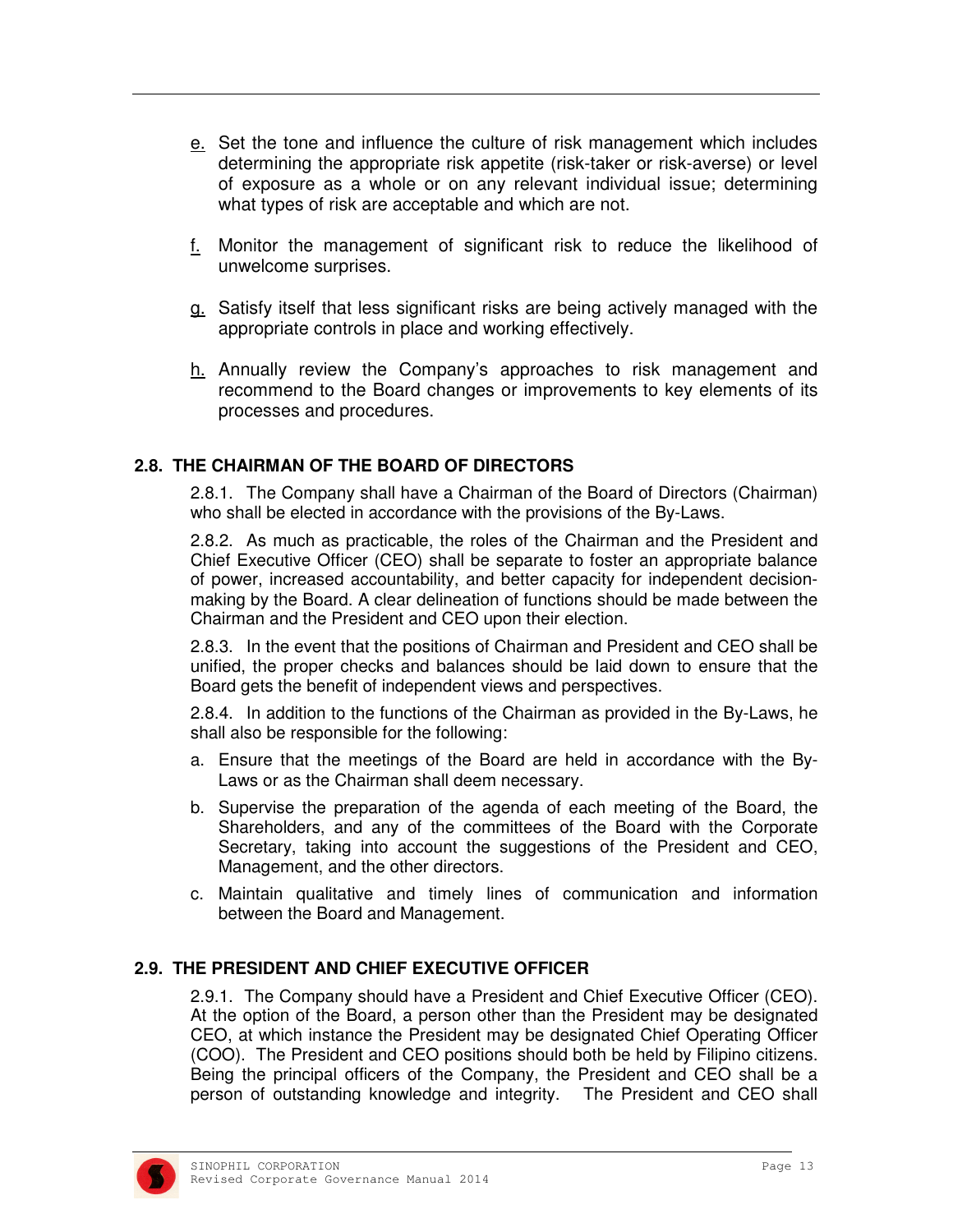work and deal fairly and objectively with all the constituencies of the Company, namely, the Board, management, and stockholders and other stakeholders.

2.9.2. Subject to the control of the Board of Directors, the President and CEO shall:

- a. Supervise and control all of the business and affairs of the Company;
- b. In the absence of the Chairman or the Vice Chairman of the Board, preside at all meetings of the Board of Directors and stockholders. If the President and CEO positions are not held by one individual, then the CEO shall preside unless absent, in which case the President shall preside;
- c. Together with other officers designated by the Board, sign all checks, drafts, or other orders with respect to any funds of the Company maintained in any bank, certificates of stock of the Company, any deed, mortgage, bond, contract, or other instrument which the Board of Directors has authorized to be executed;
- d. Perform all duties incident to the office(s) of the President and CEO, and such other duties as may be prescribed by the Board of Directors from time to time.

#### **2.10. THE CORPORATE SECRETARY**

2.10.1. The Corporate Secretary, who shall be a Filipino citizen and resident, is an officer of the Company. Perfection in performance and no surprises are expected of him. His loyalty to the mission, vision and specific business objectives of the Company come with his duties.

2.10.2. The following shall be the specific duties and responsibilities of the Corporate Secretary:

- a. Be responsible for the safekeeping and preservation of the integrity of the minutes of the meeting of the Board and its committees, as well as other official records of the Company.
- b. Work fairly and objectively with the Board, Management, and stockholders and other stakeholders..
- c. Have appropriate administrative and interpersonal skills.
- d. If he is not at the same time the Company's legal counsel, to be aware of the laws, rules, and regulations necessary in the performance of his duties and responsibilities.
- e. Have a working knowledge of the operations of the Company.
- f. Inform that members of the Board, or of the committees of the Board, as the case may be, in accordance with the By-Laws, of the agenda of their meetings and ensure that the members have before them accurate information that will enable them to arrive at intelligent decisions on matters that require their approval.
- f. Attend all Board meetings except when justifiable causes, such as illness, death in the immediate family, and serious accidents prevent him from doing so.
- g. Ensure that all Board and committee procedures, rules, and regulations are strictly followed by members.

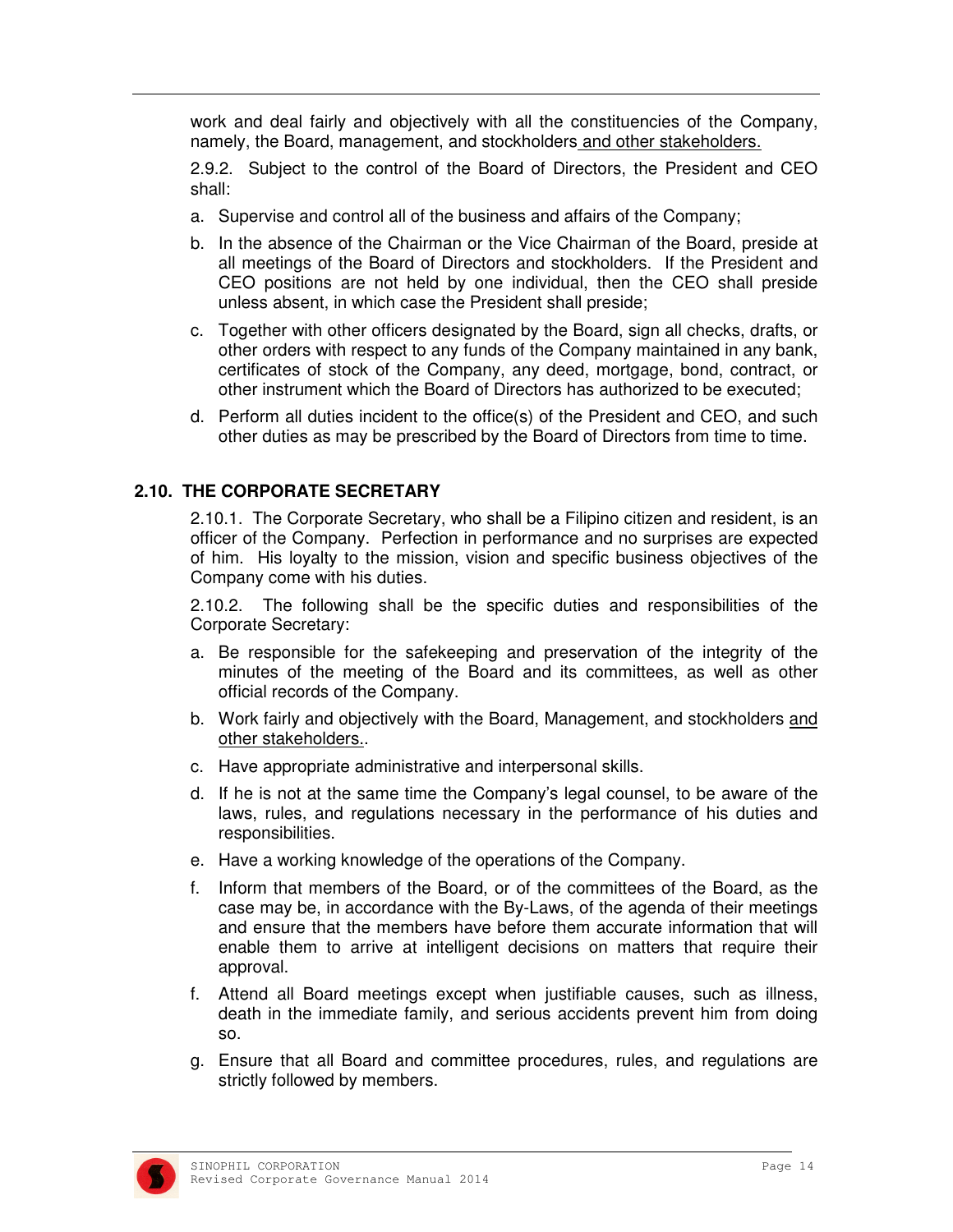h. If he is also the Compliance Officer, perform all the duties and responsibilities of the said officer as provided for in the SEC's Code of Corporate Governance.

#### **2.11. THE EXTERNAL AUDITOR**

2.11.1. The Board, through the Audit Committee, shall recommend to the stockholders a duly accredited external auditor who shall undertake an independent audit and shall provide and perform an objective assurance on the preparation and presentation of financial statements.

2.11.2. The Company shall not appoint an external auditor to do the services of an internal auditor. Likewise, other non-audit work provided for the Company by the external auditor should not be in conflict with the functions of the external auditor.

2.11.3. The reasons for the resignation, dismissal or cessation from service and the date thereof of the external auditor shall be disclosed in the Company's annual and interim reports. Such report shall include a discussion of any disagreement with said former external auditor on any matter of accounting principles or practices, financial statement disclosure or auditing scope or procedure.

2.11.4. If an external auditor believes that the statements made in an annual report, information statement or proxy statement filed during his engagement are incorrect or incomplete, he shall present his views in said reports.

#### **2.12. THE INTERNAL AUDITOR**

2.12.1. The Company shall have in place an independent internal audit function which shall be performed by an Internal Audit Manager or a group of internal audit personnel, through which the Board, senior management, and stockholders shall be provided with reasonable assurance that the Company's key organizational and procedural controls are effective, appropriate, and complied with.

2.12.2. The minimum internal control mechanisms for management's operational responsibility shall center on the President, being ultimately accountable for the Company's organizational and procedural control.

2.12.3. The scope and particulars of a system of effective organizational and procedural controls shall be based on the following factors: the nature and complexity of business and the business culture; the volume, size and complexity of transactions; the degree of risk; the degree of centralization and delegation of authority; the extent and effectiveness of information technology; and the extent of regulatory compliance.

2.12.4. The system of internal control shall be designed to manage, rather than eliminate, the risk of failure to achieve business targets and objectives and shall provide reasonable, although not absolute assurance against material misstatement or loss.

2.12.5. The Internal Auditor shall report to the Audit Committee. However, direction may be provided by the President and/or Head of the Finance Division, with respect to internal coordination with other Divisions of the Company.

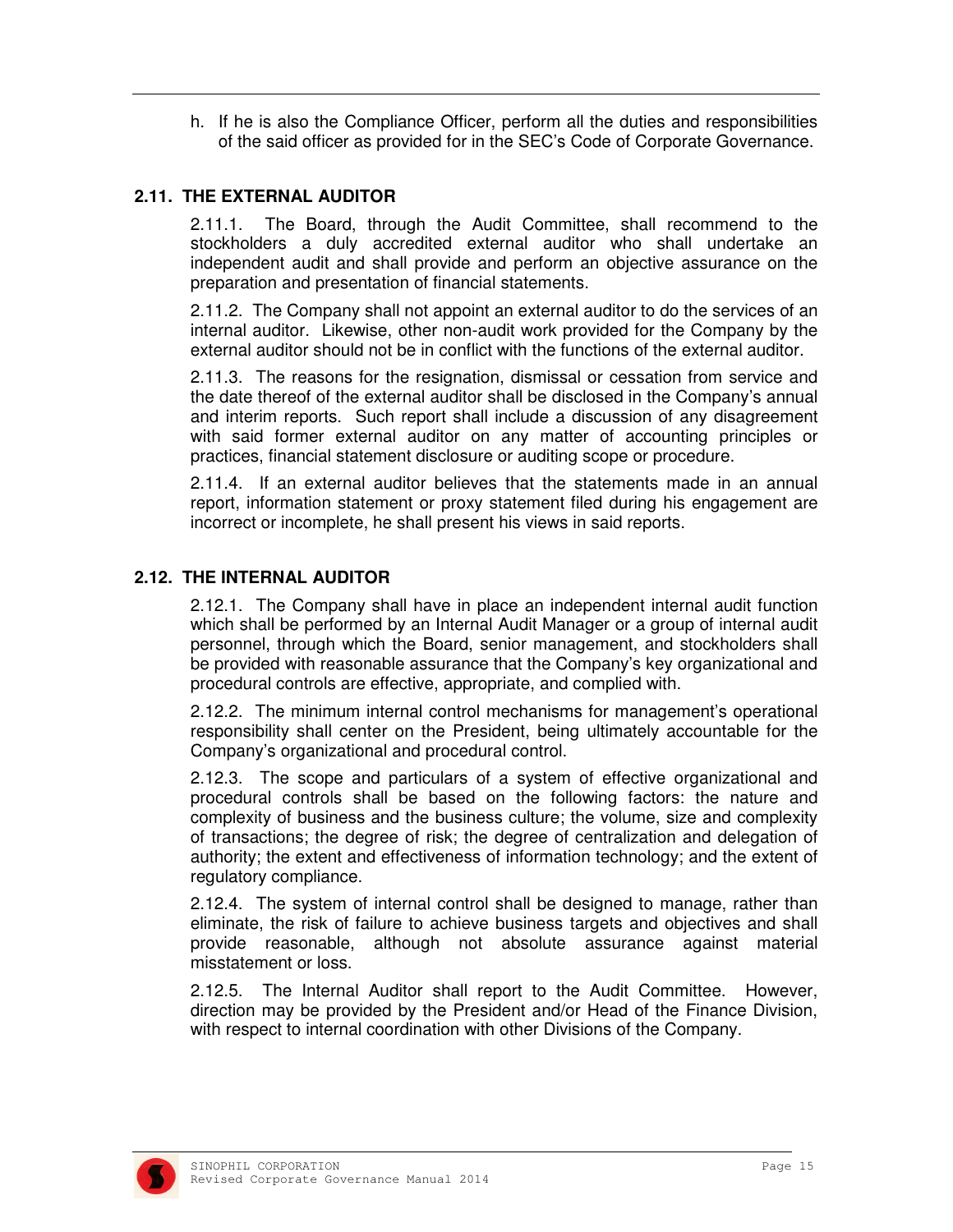#### **PART III – COMMITMENT TO CORPORATE GOVERNANCE**

3.1. This manual shall be available for inspection by any stockholder of the Company during office hours.

3.2. All directors, executives, division and department heads are tasked to ensure thorough dissemination of this Manual to all employees and related third parties, and to likewise enjoin compliance in the process.

3.3. The Chief Financial Officer, or Head of the Finance Division, shall be responsible for circulating a copy of this Manual to all Division heads.

3.4. The Compliance Committee shall be responsible for coordinating with all Divisions to ensure that this manual is operational.

#### **PART IV – REPORTORIAL OR DISCLOSURE SYSTEM OF COMPANY'S CORPORATE GOVERNANCE POLICIES**

4.1. The reports or disclosures required under this Manual shall be prepared and submitted to the SEC by the respective committee through the Compliance Committee

4.2. The Board shall commit at all times to publicly and timely disclose material information relative to the Company. It shall cause the filing of all required information for the interest of the Company's stockholders and other stakeholders.

4.3. All material information that, the judgment of the Board or the Company's management, could potentially affect share price in a significant manner, shall be publicly disclosed, so long as such disclosure does not violate regulations of the SEC, the Philippine Stock Exchange ("PSE") or any governmental body, nor any legal or binding agreement. Such information shall include but shall not be limited to earnings results, acquisition or disposal of significant assets, board changes, material related party transactions, shareholdings of directors and change of ownership.

4.4. All disclosed information shall be released via the approved PSE procedure for company announcements, as well as through the annual report.

#### **PART V – STOCKHOLDERS' RIGHTS AND PROTECTION OF MINORITY STOCKHOLDERS' INTERESTS**

The Board shall be committed to respect the following rights of the stockholders:

#### **5.1. VOTING RIGHT**

5.1.1. Shareholders shall have the right to elect, remove and replace directors and vote on certain corporate acts in accordance with the Corporation Code of the Philippines. Minority shareholders shall have the right to nominate candidates for election to the Board during the Company's Annual Shareholders' Meetings, in accordance with the Company's By-Laws.

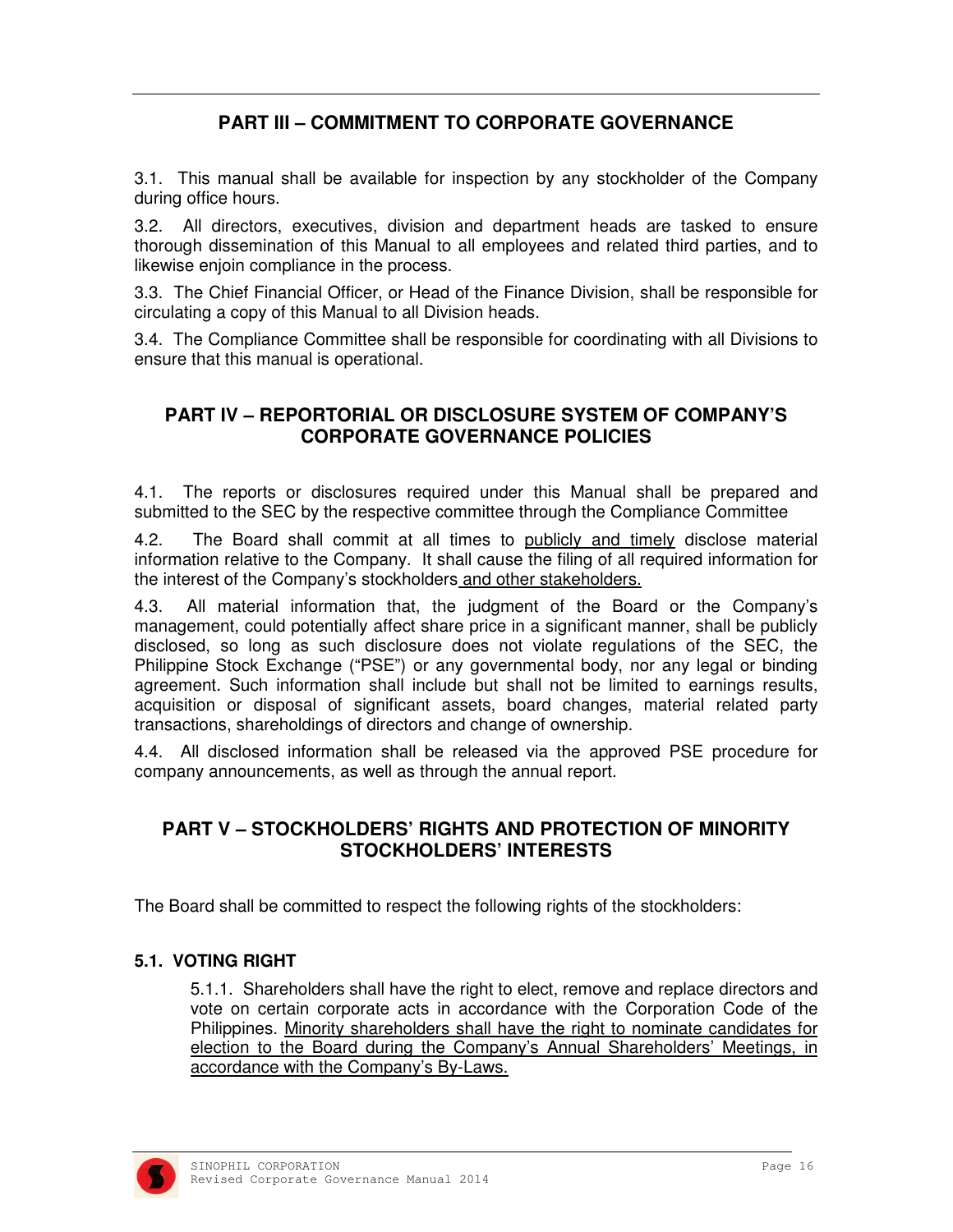5.1.2. Election of Directors shall take place during the Annual Stockholders' Meeting of the Company. As mandated by the Corporation Code, cumulative voting shall be used in the election of directors.

5.1.3. The Board shall be transparent and fair in the conduct of the meetings of the shareholders. The shareholders shall be encouraged to personally attend such meetings, and that if they cannot attend, they shall be apprised ahead of time of their right to appoint a proxy. Subject to the requirements of the By-Laws, the right to designate a proxy shall not be unduly restricted and any doubt about the validity of a proxy should be resolved in favor of the shareholder.

5.1.4. Although directors may be removed with or without cause, a director shall not be removed without cause if it will deny minority shareholders representation in the Board.

#### **5.2. POWER OF INSPECTION**

5.2.1. The Company shall allow all stockholders to inspect books and records of the Company including minutes of Board meetings and stock registries in accordance with the Corporation Code, and during normal business hours.

5.2.2. Annual reports, including financial statements, shall be provided to stockholders, without cost or restrictions.

#### **5.3. RIGHT TO INFORMATION**

5.3.1. The Company recognizes that the essence of corporate governance is transparency, hence, the more transparent the internal workings of the Company, the more difficult it will be for Management and dominant shareholders to mismanage the Company or misappropriate its assets.

Towards this end, the Board shall ensure that all material information about the Company which could adversely affect its viability or the interests of the shareholders shall be publicly and timely disclosed. Such information shall include, among others, earnings results, acquisition or disposition of assets, off balance sheet transactions, related party transactions, remuneration of directors and Management; all of which shall be disclosed through established disclosure procedures of the stock exchange and of the SEC.

5.3.2. Upon request, the Company shall provide the stockholders with periodic reports and information about directors and officers, and certain other matters such as their holdings of the Company's shares, dealings with the Company, relationships among directors and key officers, and the aggregate compensation of directors and officers.

5.3.3. The minority shareholders shall be granted the right to propose the holding of a meeting, and the right to propose items in the agenda of the meeting, provided the items are for legitimate business purposes.

5.3.4. The minority shareholders shall have access to any and all information relating to matters for which the management is accountable for and to those relating to matters for which the management should include in such information. If not included, the minority shareholders can propose to include such matters in the agenda of stockholders' meeting, being within the definition of "legitimate purposes".

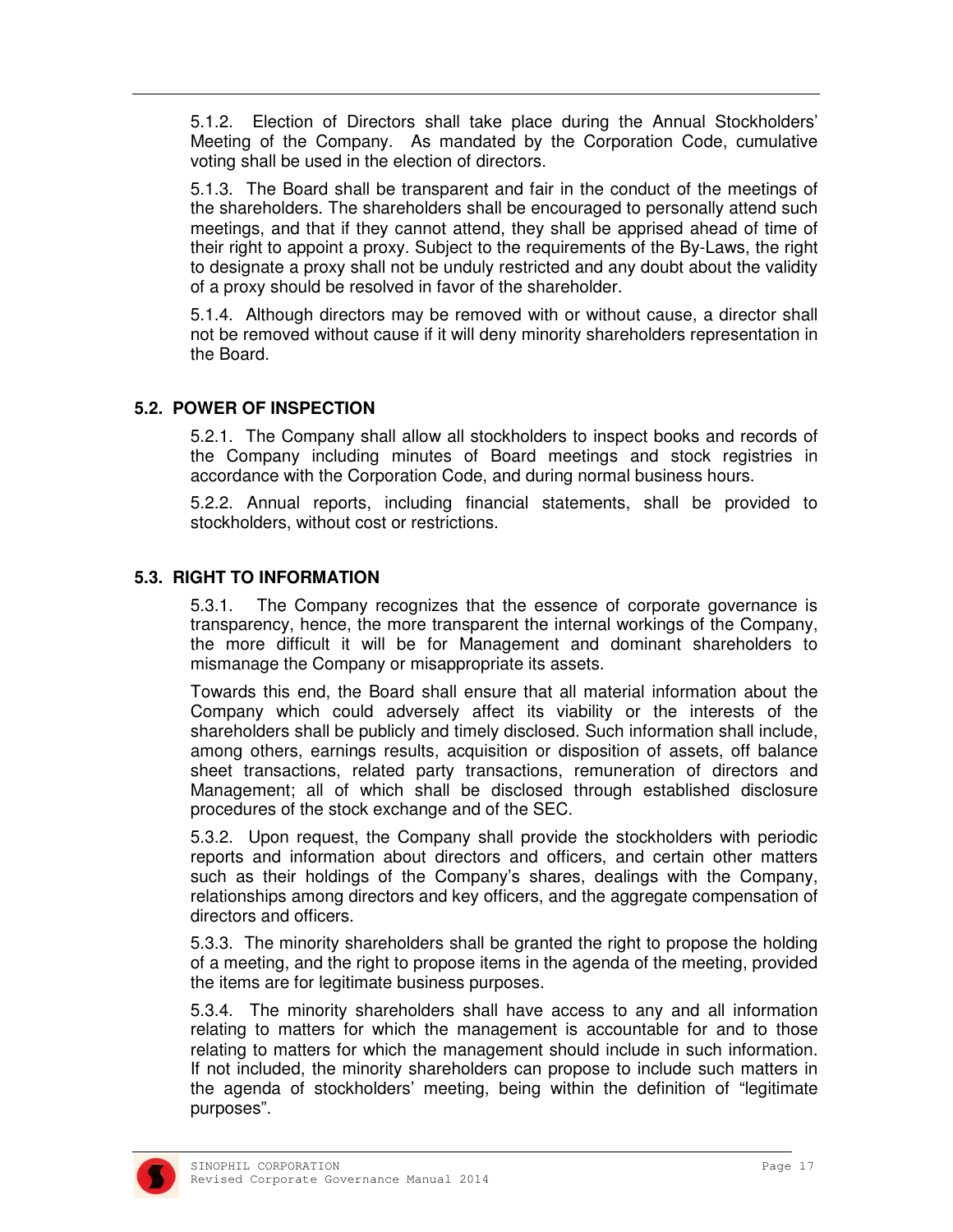#### **5.4. RIGHT TO DIVIDENDS**

5.4.1. Subject to the discretion of the Board, all stockholders shall have the right to receive dividends.

5.4.2. The Company shall be compelled to declare dividends when its retained earnings shall be in excess of 100% of its paid-in capital stock, except:

- a. When justified by definite corporate expansion projects or programs approved by the Board;
- b. When the Company is prohibited from declaring dividends under any loan agreement with any financial institution or creditor, whether local or foreign, without its consent, and such consent has not been secured;
- c. When it can be clearly shown that such retention is necessary under special circumstances obtaining in the Company, such as when there is a need for special reserve for probable contingencies.

#### **5.5. APPRAISAL RIGHT**

5.5.1. The stockholders shall have appraisal right or the right to dissent and demand payment of the fair value of their shares in the manner provided under Section 82 of the Corporation Code, under any of the following circumstances:

- a. In case any amendment to the Articles of Incorporation has the effect of changing or restricting the rights of any stockholders or class of shares, or of authorizing preferences in any respect superior to those of outstanding shares of any class, or of extending or shortening the term of corporate existence;
- b. In case of sale, lease, exchange, transfer, mortgage, pledge, or other disposition of all or substantially all of the corporate property and assets as provided in the Corporation Code;
- c. In case of merger or consolidation.

The appraisal right may be exercised by any stockholder by making a written demand on the Corporation within thirty (30) days, for payment of the fair value of his shares.

#### **5.6. PROMOTION OF SHAREHOLDERS' RIGHTS**

5.6.1. It shall be the duty of the directors to promote shareholder rights, remove impediments to the exercise of shareholders' rights and allow possibilities to seek redress for violation of their rights. They shall encourage the exercise of shareholders' voting rights and the solution of collective action problems through appropriate mechanisms. They shall be instrumental in removing excessive costs and other administrative or practical impediments to stockholders participating in meetings and/or voting in person. The directors shall pave the way for the electronic filing and distribution of stockholder information necessary to make informed decisions subject to legal constraints.